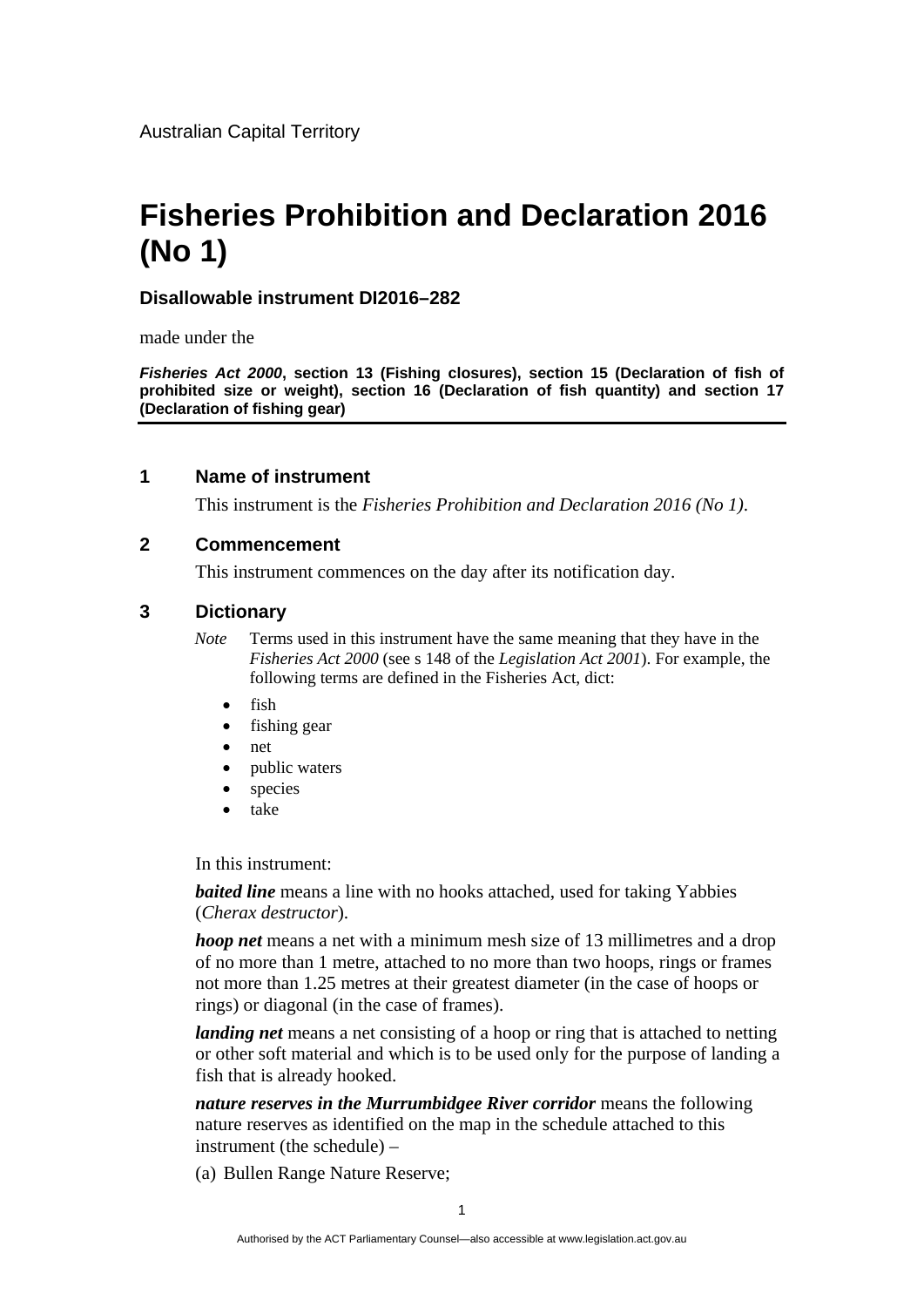- (b) Gigerline Nature Reserve;
- (c) Stony Creek Nature Reserve;
- (d) Swamp Creek Nature Reserve;
- (e) Woodstock Nature Reserve.

*open waters* means the following public waters –

- (a) all of the urban lakes and ponds;
- (b) the Molonglo River downstream of its junction with the Queanbeyan River;
- (c) the Murrumbidgee River downstream of its junction with the Gudgenby River and upstream of Angle Crossing.

*prohibited waters* means the following public waters –

- (a) Cotter River upstream of new Cotter dam wall, to the junction of Condor Creek, including the Cotter reservoir;
- (b) Cotter River and catchment upstream of Bendora dam wall, including Bendora and Corin reservoirs;
- (c) Murrumbidgee River downstream of Angle Crossing to the junction with the Gudgenby River;
- (d) Orroral River upstream of the bridge located west of the site of the former Orroral space tracking station;
- (e) Tidbinbilla River and catchment within the Tidbinbilla Nature Reserve.

*trout waters* means any public waters that are not open waters or prohibited waters.

# **4 Fishing closures – Act, s 13**

I prohibit the following for the purposes of section 13 of the *Fisheries Act 2000*:

- (a) the taking of fish from prohibited waters at all times; and
- (b) the taking of any fish from trout waters for the period stated in section 1.1 of the schedule; and
- (c) the taking of Murray Cod (*Maccullochella peelii peelii*) from public waters for the period stated in section 1.2 of the schedule; and
- (d) the taking of Rainbow Trout (*Oncorhynchus mykiss*) and Brown Trout (*Salmo trutta*) from public waters for the period stated in section 1.3 of the schedule; and
- (e) the taking of fish as described in section 1.4 of the schedule from public waters at all times.
- *Note* A person commits an offence if the person takes fish in contravention of a fishing closure – see section 80 (Fishing closure offences), *Fisheries Act 2000*.

# **5 Fish of prohibited size or weight – Act, s 15**

I declare the fish described in section 1.5 of the schedule to be of prohibited size for the purposes of section 15 of the *Fisheries Act 2000*.

*Note* A person commits an offence if the person takes a fish from public waters and the fish is of size or weight that is prohibited under a declaration under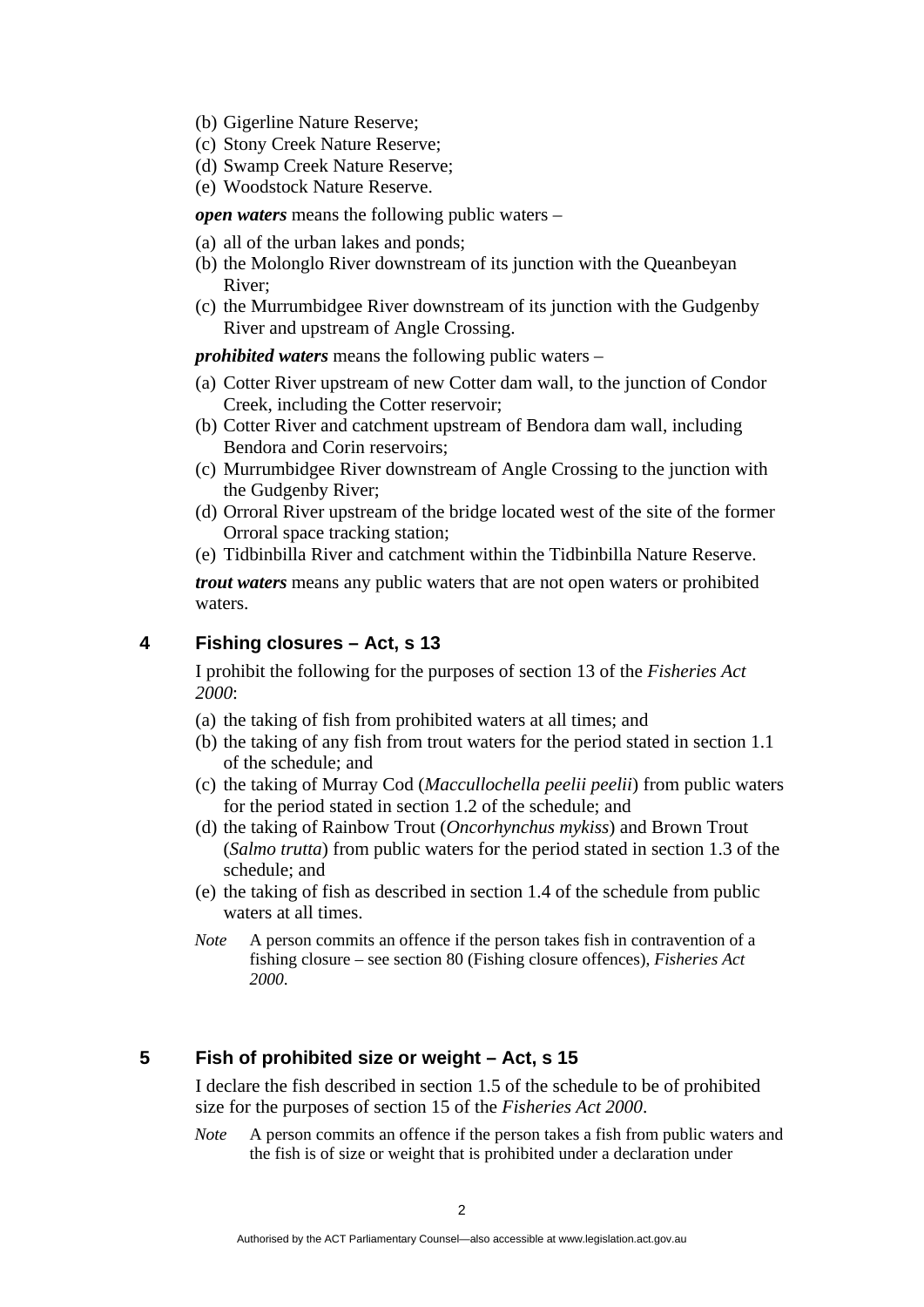section 15 of the *Fisheries Act 2000* – see section 81 (Prohibited size and weight offences), *Fisheries Act 2000*.

#### **6 Fish quantity – Act, s 16**

I declare the quantity of a species of fish that a person may take in a day is as described in section 1.6 of the schedule, for the purposes of section 16 of the *Fisheries Act 2000*.

*Note* A person commits an offence if the person takes, in a day, more fish of the species than the quantity allowed under a declaration under section 16 of the *Fisheries Act 2000* – see section 82 (Quantity of fish offences), *Fisheries Act 2000*.

# **7 Fishing gear – Act, s 17**

I declare the fishing gear that may be used for taking fish is as described in section 1.7 of the schedule, for the purposes of section 17 of the *Fisheries Act 2000*.

*Note* A person commits an offence if the person uses fishing gear in or beside public waters and the use of fishing gear is not permitted by a declaration under section 17 of the *Fisheries Act 2000*. A person also commits an offence if the person is in or beside any public waters in possession of fishing gear and the use of the fishing gear is not permitted by a declaration under section 17 – see section 86 (Non-permitted fishing gear), *Fisheries Act 2000*.

# **8 Revocation**

The *Fisheries Prohibition and Declaration 2013 (No 2)* (DI2013-272) is revoked.

Mr Mick Gentleman MLA Minister for the Environment and Heritage 30 November 2016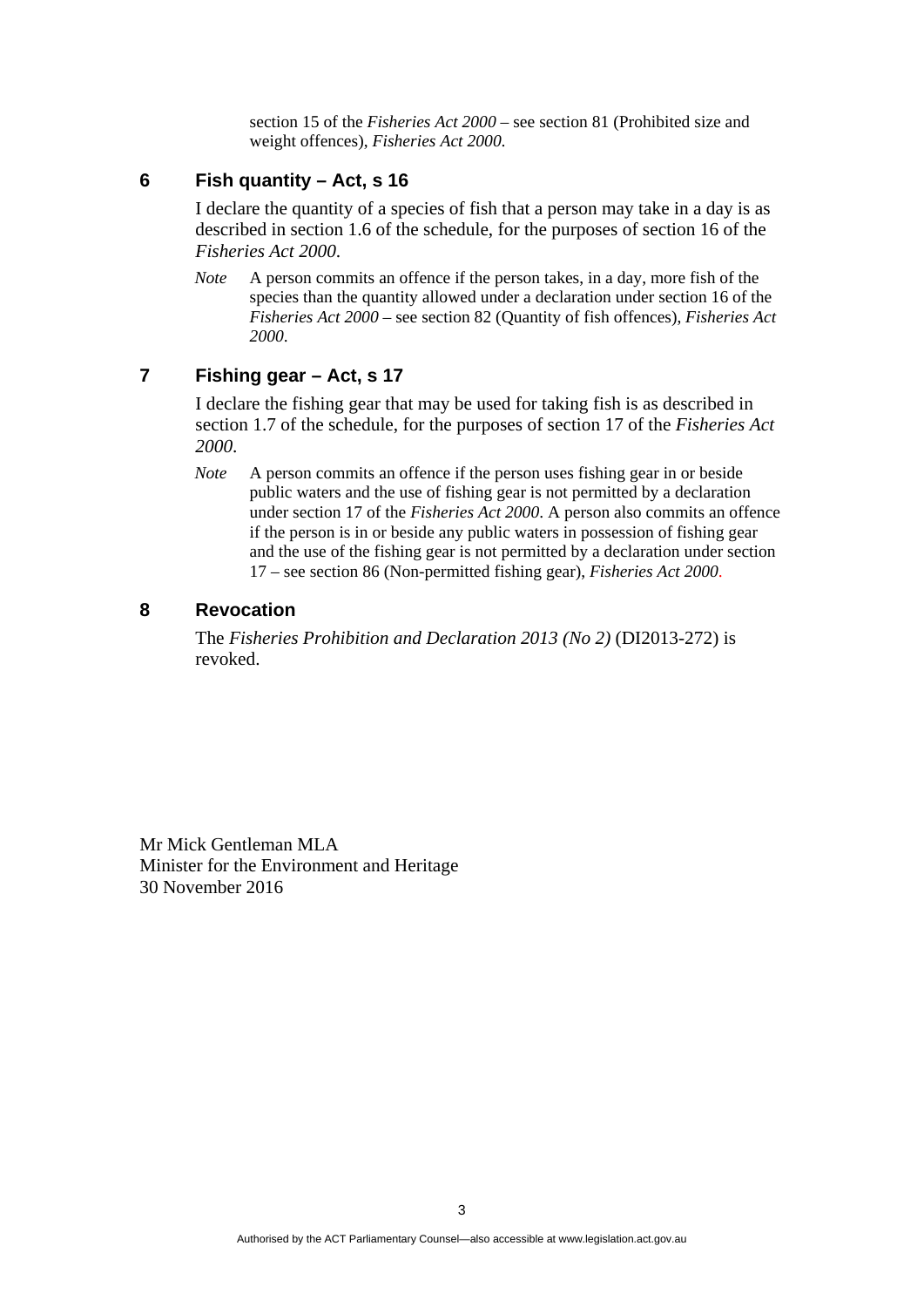#### **Schedule**

#### **1.1 No fishing in trout waters at certain times – Act, s 13**

The taking of any fish from trout waters is prohibited from midnight Monday of the Queen's Birthday long weekend in June to midnight Friday before the Labour Day long weekend in October in any year.

# **1.2 No taking of Murray Cod at certain times – Act, s 13**

The taking of Murray Cod from public waters is prohibited from midnight 31 August to midnight 30 November in any year.

# **1.3 No taking of Rainbow Trout or Brown Trout at certain times – Act, s 13**

The taking of Rainbow Trout or Brown Trout from public waters is prohibited from midnight Monday of the Queen's Birthday long weekend in June to midnight Friday before the Labour Day long weekend in October in any year.

# **1.4 No taking of certain species of fish at any time – Act, s 13**

The taking of the following species of fish from public waters is prohibited at any time –

(a) Macquarie Perch *(Macquaria australasica)*;

- (b) Murray River Crayfish (*Euastacus armatus*);
- (c) Silver Perch (*Bidyanus bidyanus*);
- (d) Trout Cod (*Maccullochella macquariensis*);
- (e) Two-spined Blackfish (*Gadopsis bispinosis*);
- (f) Alpine Spiny Crayfish (*Euastacus crassus*);
- (g) Rieks Crayfish (*Euastacus rieki*).

# **1.5 Fish of prohibited size – Act, s 15**

- (1) The following fish are of prohibited size
	- (a) Brown Trout less than 25 centimetres in length;
	- (b) Golden Perch (*Macquaria ambigua*) less than 30 centimetres in length;
	- (c) Murray Cod less than 55 centimetres or more than 75 centimetres in length;
	- (d) Rainbow Trout less than 25 centimetres in length.
- (2) The length of a fish is measured from the point of its snout to the tip of its tail.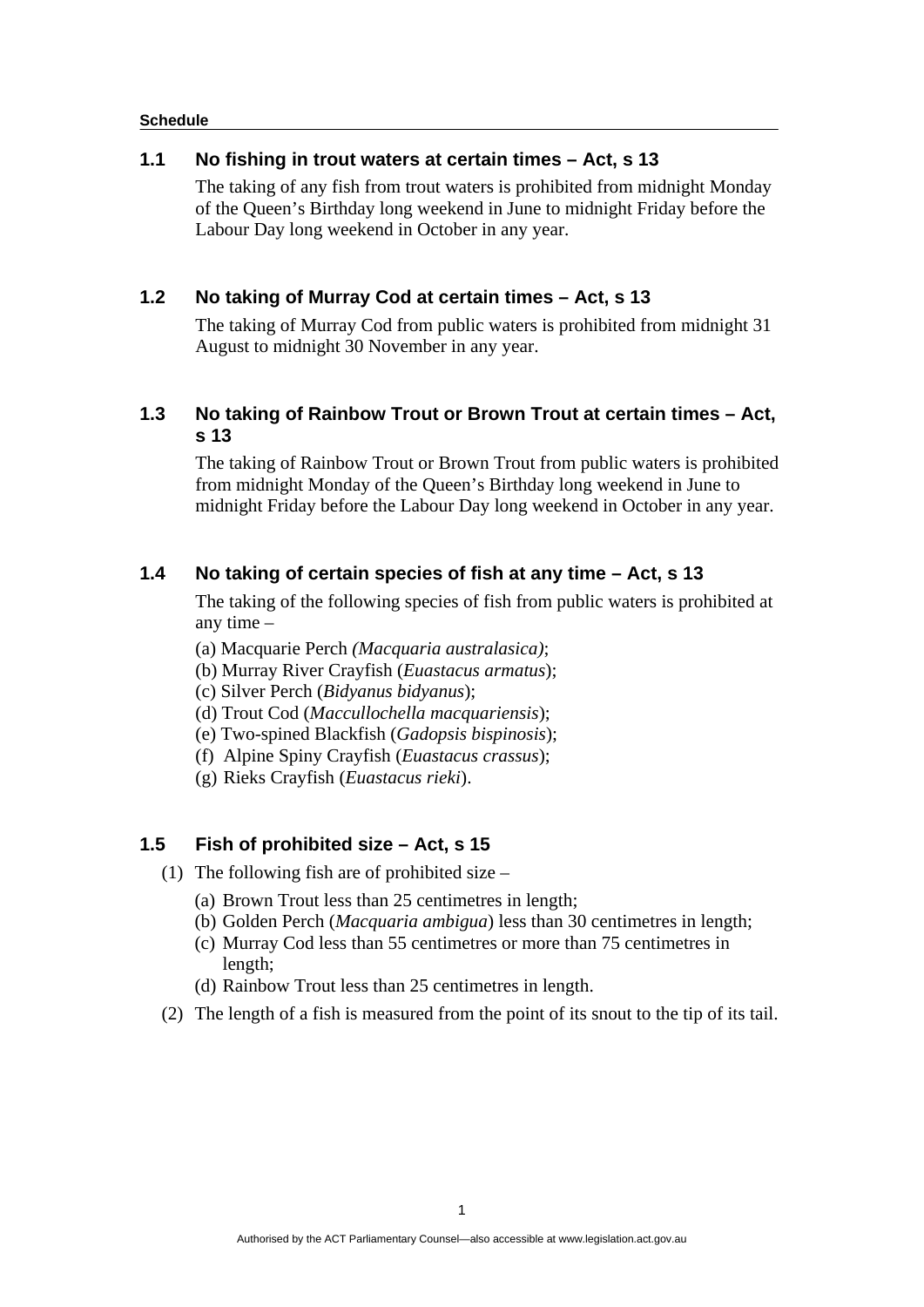#### **1.6 Fish quantity – Act, s 16**

- (1) A person may take no more than five Golden Perch in any one day.
- (2) A person may take no more than two Murray Cod in any one day, except in the Murrumbidgee River as provided in section 1.6 (3).
- (3) A person may take no more than one Murray Cod in any one day in the Murrumbidgee River.
- (4) A person may take no more than a combined total of five Rainbow Trout and Brown Trout in any one day.
	- *Note* A person may not take more than the quantity of fish referred to in section 1.6 from public waters at any time.

#### **1.7 Fishing gear – Act, s 17**

- (1) The following fishing gear may be used by a person in open waters
	- (a) for taking Yabbies no more than ten baited lines;
	- (b) for any other fish no more than two rods or handlines with no more than two hooks per rod or handline;
	- (c) no more than five hoop nets;
	- *Note 1* Section 1.7 (3) prohibits the use of hoop nets in the nature reserves in the Murrumbidgee River corridor.
	- *Note 2* Section 5 of the *Fisheries Regulation 2001* sets out how a hoop net may be used.
	- (d) a landing net.
- (2) Hoop nets are to be used only for taking Yabbies and freshwater shrimp and prawns (Families Atyidae and Palaemonidae).
- (3) Hoop nets are not permitted in the nature reserves in the Murrumbidgee River corridor.

*Note* The map in this schedule shows the location of the nature reserves in the Murrumbidgee River corridor.

- (3) The following fishing gear may be used by a person in trout waters
	- (a) one rod with no more than two hooks for use with artificial flies or lures; and
	- (b) a landing net, in conjunction with a rod.
	- *Note* Fishing is prohibited at certain times of the year in trout waters see section 1.1.
- (4) For the avoidance of doubt, the use of any fishing gear not referred to in this section, or the use of fishing gear in a manner not referred to in this section, is prohibited.